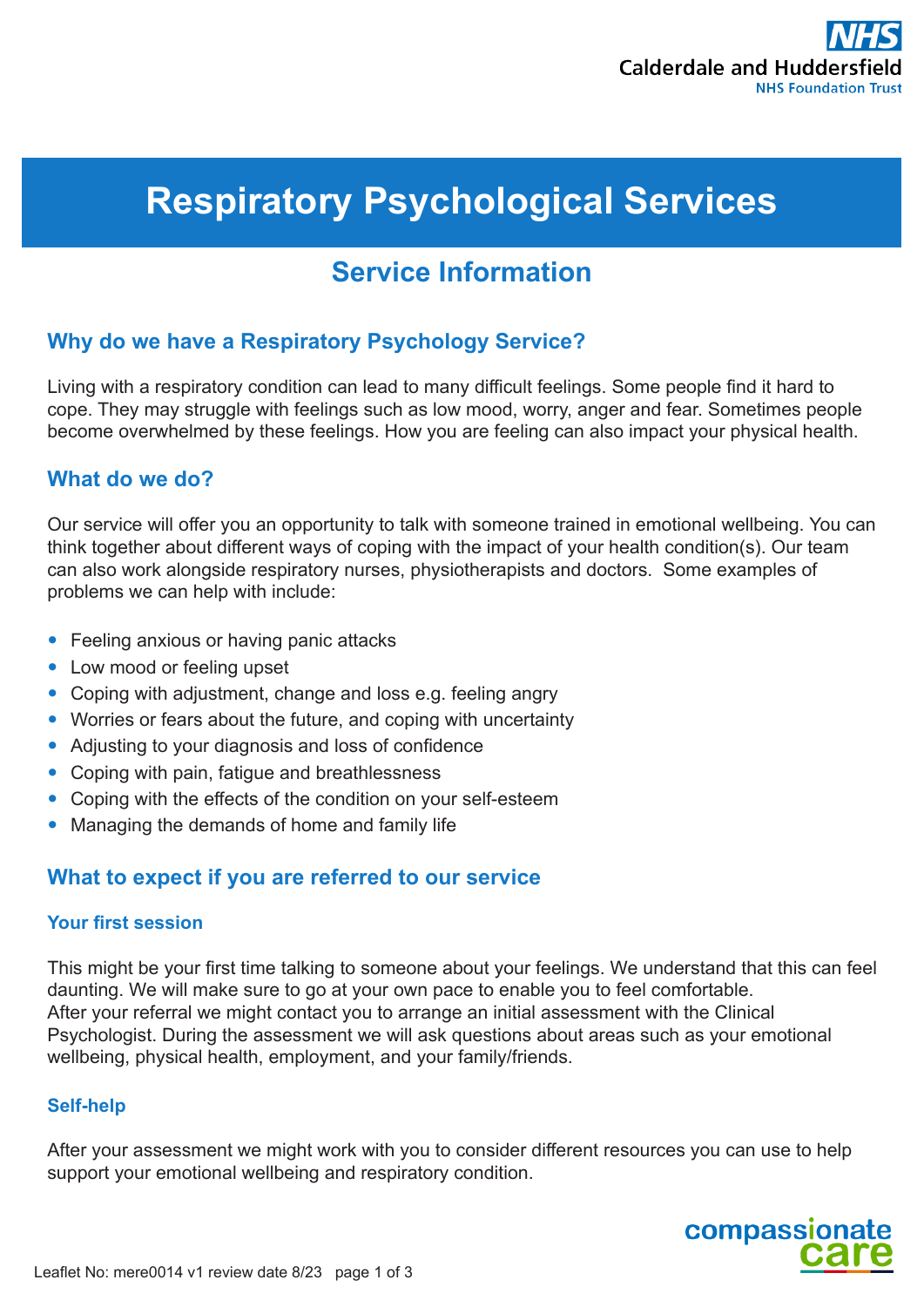#### **Talking therapy**

We might also offer some sessions of talking therapy. If you agree to attend sessions our Clinical Psychologist or Assistant Psychologist will meet with you to work towards your goals for therapy. During social restrictions we have tried to remain accessible by offering telephone and video sessions.

#### **Signposting**

Our service is here to support those who are managing a respiratory condition. After your assessment we may refer you to another service if we feel they can support you more appropriately or alongside support from us.

# **Our team**

Our team consists of a Clinical Psychologist and an Assistant Psychologist. We can offer appointments from Monday to Friday, 8am - 5pm via telephone, video call, or in person when possible.

# **How can I be referred to the CHFT Respiratory Psychology Service?**

If you are a resident in Calderdale or Kirklees and receiving support for a respiratory condition from CHFT, you can discuss a referral to our service with your nurse/doctor/physiotherapist. If your referral is accepted you will be sent an opt-in letter. You then have three weeks to respond with your decision to opt-in. If you opt-in you will be added to our waiting list and we will be in touch to arrange your first session.

## **For more immediate support**

Respiratory Psychological Services are unable to provide immediate 24 hour support. To receive urgent support you can contact your GP, call 111 for medical advice, or you can contact the local crisis number on 01924 316830.